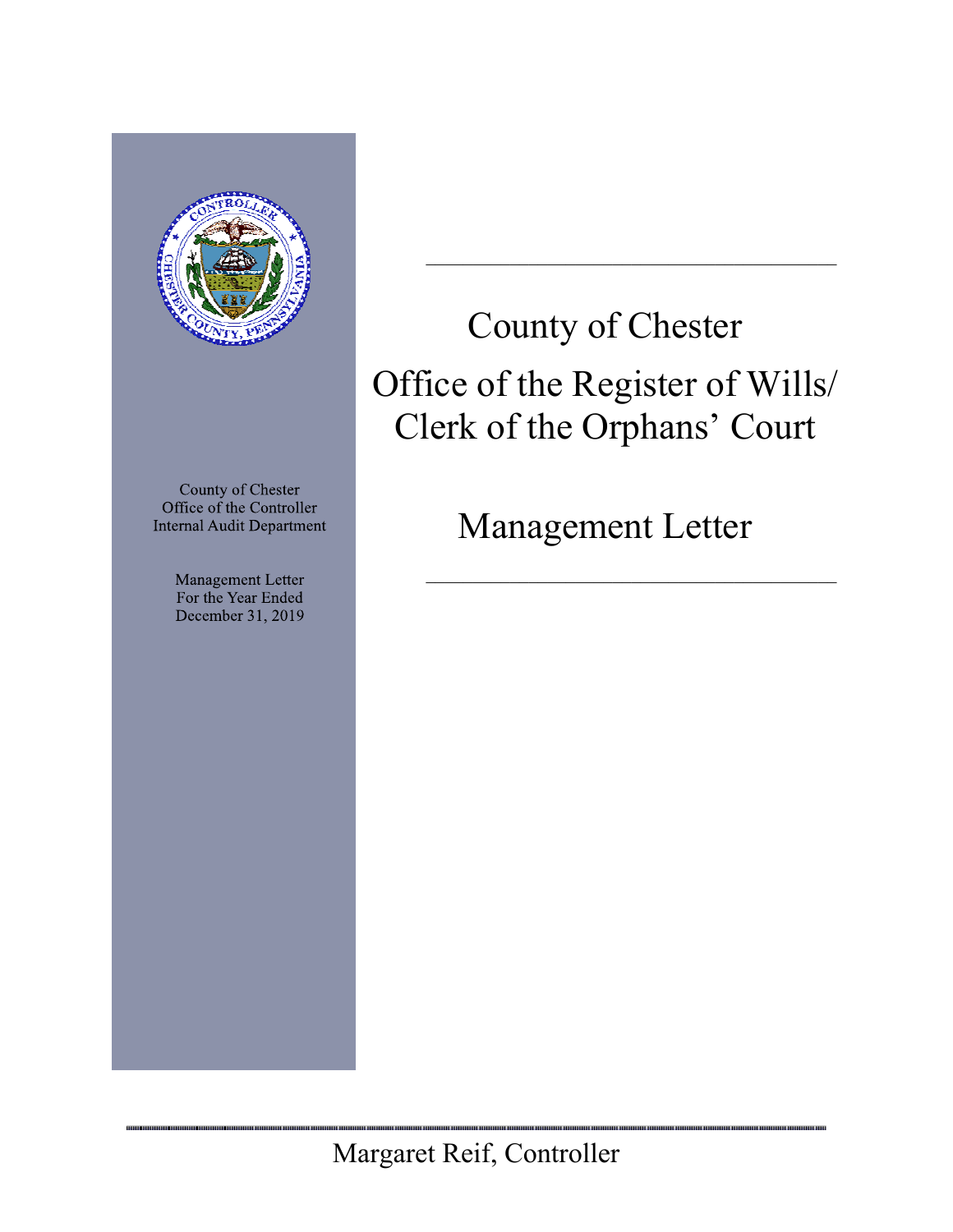## **Register of Wills/Clerk of the Orphan's Court - Executive Summary**

| Are there any MAJOR issues that require management's immediate action and/or attention?<br>(Sufficient controls are not in place to address the associated risk.)                       | N <sub>0</sub> |
|-----------------------------------------------------------------------------------------------------------------------------------------------------------------------------------------|----------------|
| Are there any LESSER SIGNIFICANT issues that require management's action and/or attention?<br>(Process is not critical to the overall operation.)                                       | N <sub>0</sub> |
| Are there any MINOR issues that do not require management's action and/or attention?<br>(Sufficient controls are in place and issue is strictly a result of human error and oversight.) | N <sub>0</sub> |

| Recap of Findings Identified       |
|------------------------------------|
| Major Findings                     |
| <b>Lesser Significant Findings</b> |
| Minor Findings                     |

 $margaret$  leit

Margaret Reif, Controller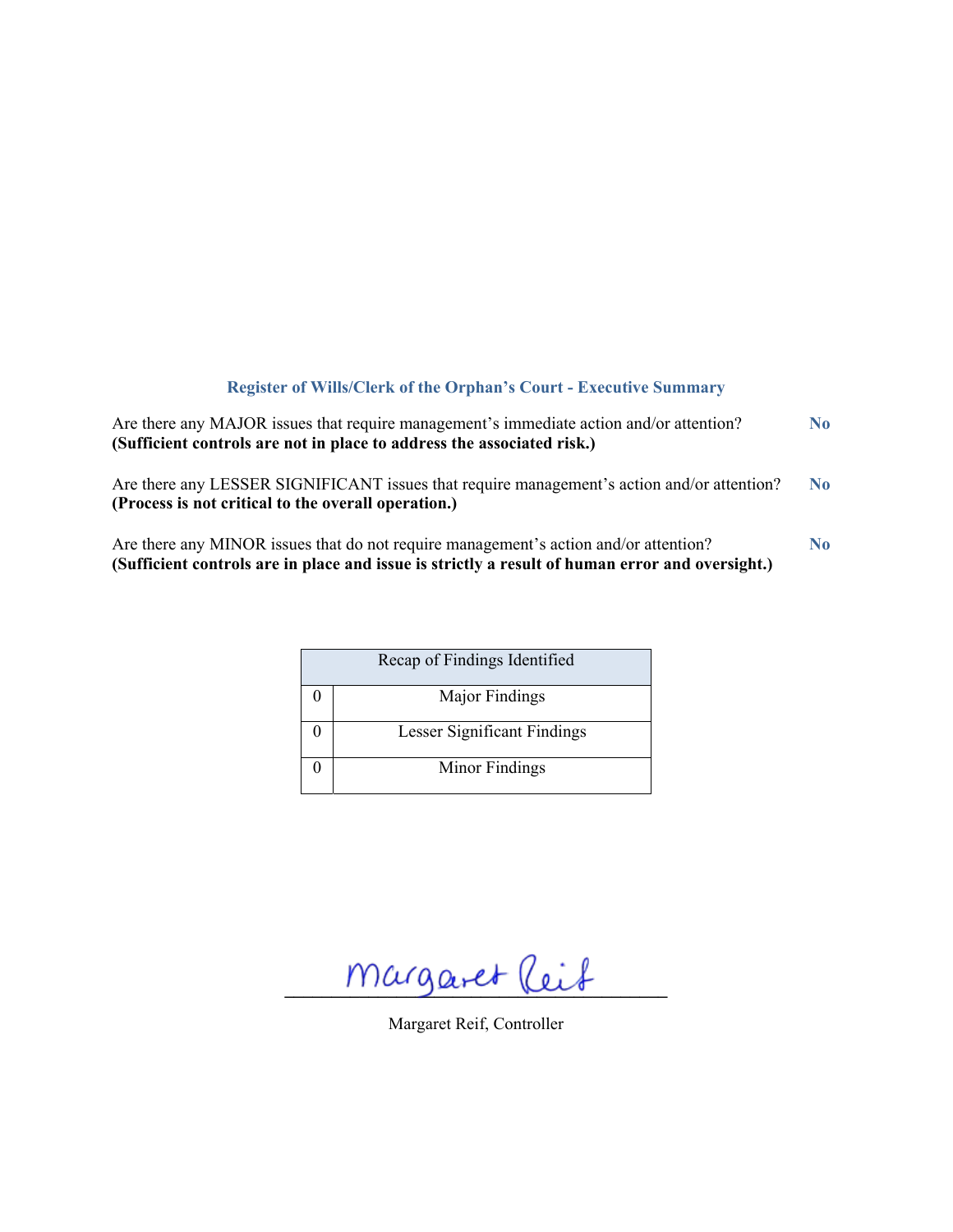## Introduction

On August 17, 2020, Internal Audit completed an audit of the Office of the Register of Wills/Clerk of the Orphan's Court *(Register)* for the year ended December 31, 2019. Christian J. Kriza was the auditor-incharge. Internal Audit conducted an audit to ensure Fund compliance with policies and procedures and to assess their overall internal control structure. The scope of the audit included a review of the following:

- Cash and Petty Cash
- Court Ordered Escrow Accounts
- Liabilities
- Cash Receipts
- Manual Receipts
- Cash Disbursements
- Voided Transactions
- Inheritance Tax Receipts

We conducted our audit in accordance with generally accepted auditing standards and standards applicable to financial audits contained in Government Auditing Standards issued by the Comptroller General of the United States. We have also issued our Independent Auditor's Report on Internal Control over Financial Reporting and on Compliance and Other Matters concurrent with this Management Letter. Disclosures and other information in that Report (also dated August 17, 2020) should be considered in conjunction with this Management Letter.

## Summary and Opinion

For the year ended December 31, 2019, Internal Audit has determined that the *Register's* system of internal controls is adequately designed, in-place and operative. The results of this audit indicate that, in all material respects:

- Assets are properly safeguarded from employee theft, robbery and unauthorized use
- Responsibility /Authority is established and assigned to specific individuals
- Duties (specifically authorization, custody and recordkeeping) are properly segregated
- Documents are available to provide evidence that transactions and events have occurred
- Transactions and events are properly recorded in a timely manner
- Reconciliations of internal records with bank statements occur monthly

In addition, the *Register* was found to be in compliance with policies and procedures mandated by the County of Chester and by the *Register.* A final copy of this report will be transmitted electronically to you upon receipt of your responses. In addition, since audit reports are a matter of public record, your final report will be posted on the Controller's webpage within one week of issuance.